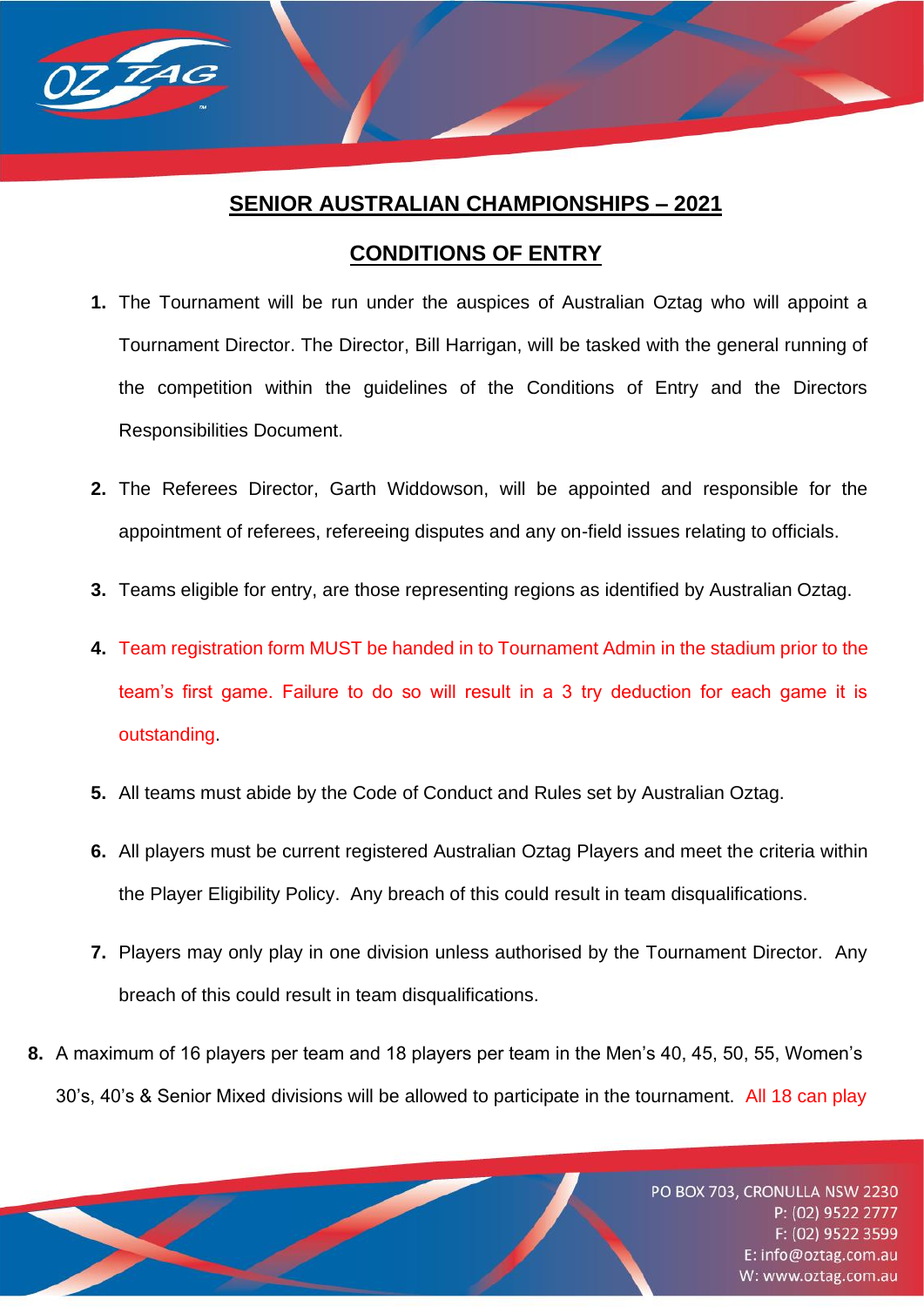

in any game. **The Womens 30's & 40's will be allowed two players under age but not by more than 2 years during the transition stage of the age being increased. The transition stage will finish after the Australian Championships 2023. The Mens 60's are allowed 3 players turning 59 in 2022. The Mix seniors mens is still 33 as this tournament was scheduled in 2021 and the new age of 35 starts in 2022. All players must meet the requirements of the age division. All under age divisions must be that age stipulated at the start of the tournament.**

### **PLAYER ELIGIBILITY**

**9.** See Eligibility Policy.

**10.If a Coach plays a player not eligible the TEAM may be disqualified. Further penalties will be enforced as noted in the Eligibility Policy. THE ONUS IS ON THE COACH AND MANAGER TO ENSURE ALL PLAYERS ARE ELIGIBLE. Be sure to obtain a copy from your association.**

**11.**Proof of age (Licence, Birth certificate or passport) must be supplied upon request.

#### **TEAM UNIFORM**

- **12.**On-field uniform must be purchased through "Oztag Equipment Supplies" (OES) & will be the only uniform permitted to be worn by players.
- **13.** No football boots with screw in studs or cleats will be permitted. Molded sole boots (blades accepted), gym/runners are allowed.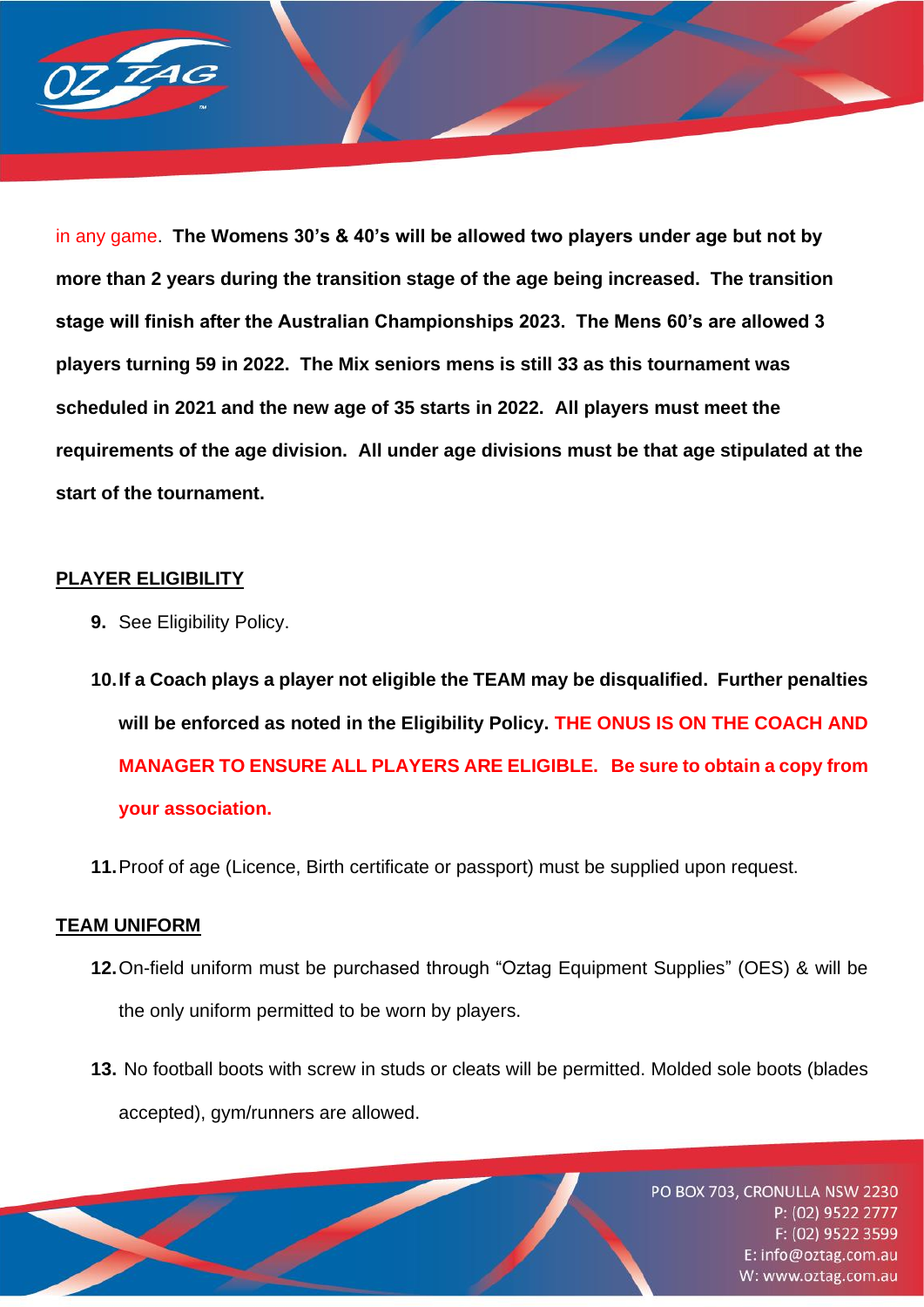

- **15.** Hard peak baseball caps need to be turned backwards during play.
- **16.** No Watches/Fit bits, wristbands or similar allowed.

# **COACHES UNIFORM**

- **17.**Coaches and team officials must be in a team shirt to stand with the team. Teams are restricted to three officials on the sideline.
- **18. All officials must be wearing enclosed footwear.**

# **GENERAL RULES**

**19.**The official Rules of Oztag will be used during this Tournament with the exception of the following for the under 9's, 10's & girls 11's.

No marker. Defensive line cannot move until first receiver has caught the ball or dummy half runs. Dummy half can run but if tagged it will be a changeover. Dummy half cannot score from a play the ball within 10 metres of the try line. Players can kick on any tag. *The nines & tens will also play on a half field with the small ball.*

**20.**Scorers kick off.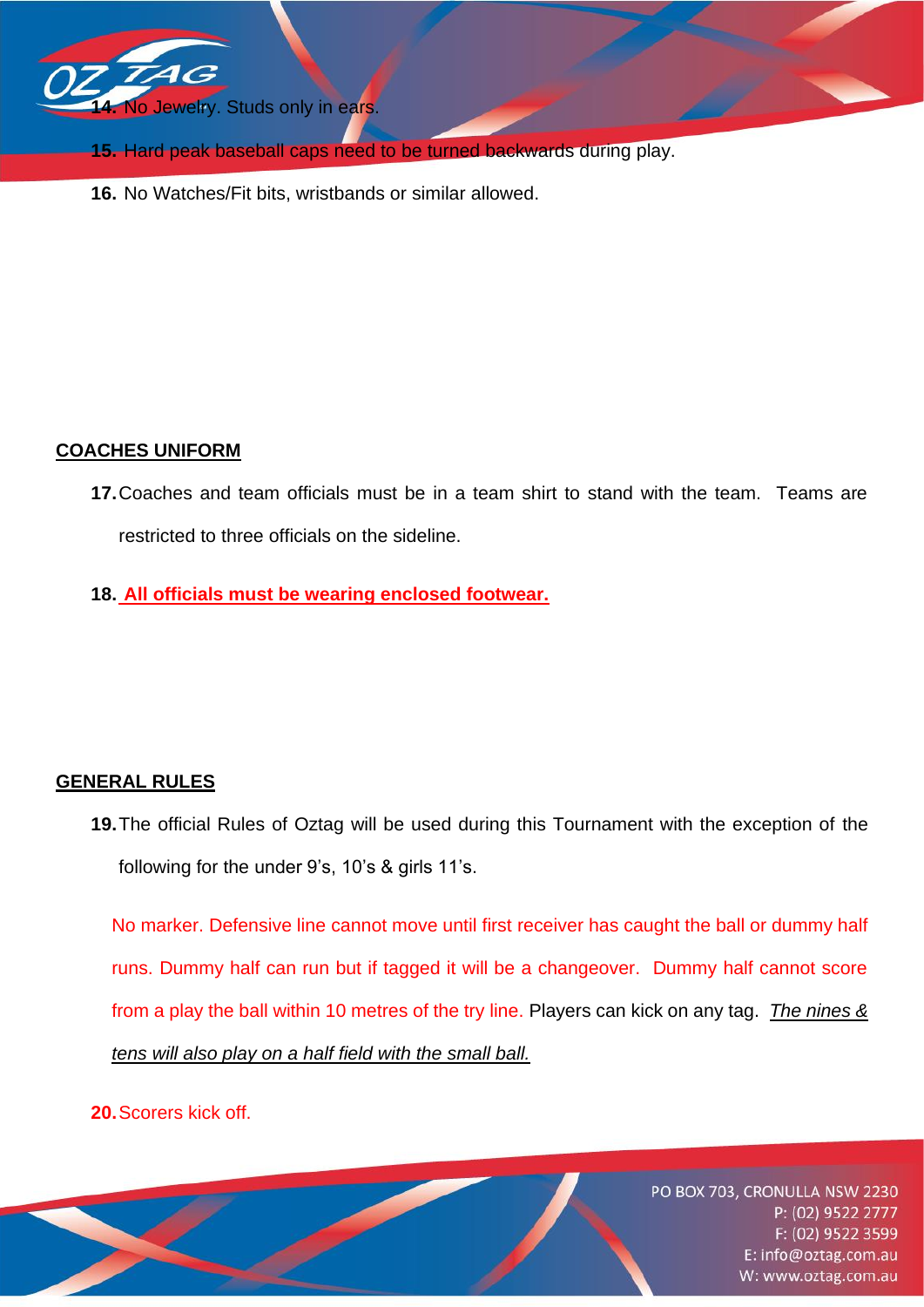

**22.**Receiving a restart kick may

- **22.**General play kicks that run dead will re-start play with a tap kick 10 metres out. The first tag will be counted as a zero tag.
- **23.**Late Tag on a passing play will result with the referee restarting the tag count if/when the ball carrier is tagged.
- **24.**MERCY RULE: When a team scores and leads by 10 points the opposition will start play with a tap kick centre field on the halfway line. If the team trailing score and the deficit remains 10 or more they will still tap off. So as long as a team is 10 points down they will tap off including the second half restart.
- **25.**Kick Off 50/10. If the team kicking off kicks the ball into touch within ten metres of the try line they will receive a tap kick ten metres in from touch ten metres out from the try line.

- **26.**Complaints re referee's should be directed solely to the Referee's Director not the referee. *For all other complaints direct to the Tournament Director.*
	- **27.**Preliminary games will be of 30 minute's duration. 15 minutes each way, with 2 minutes break at half time.
- **28.**Preliminary games will be of 30 minute's duration. 15 minutes each way, with 2 minutes break at half time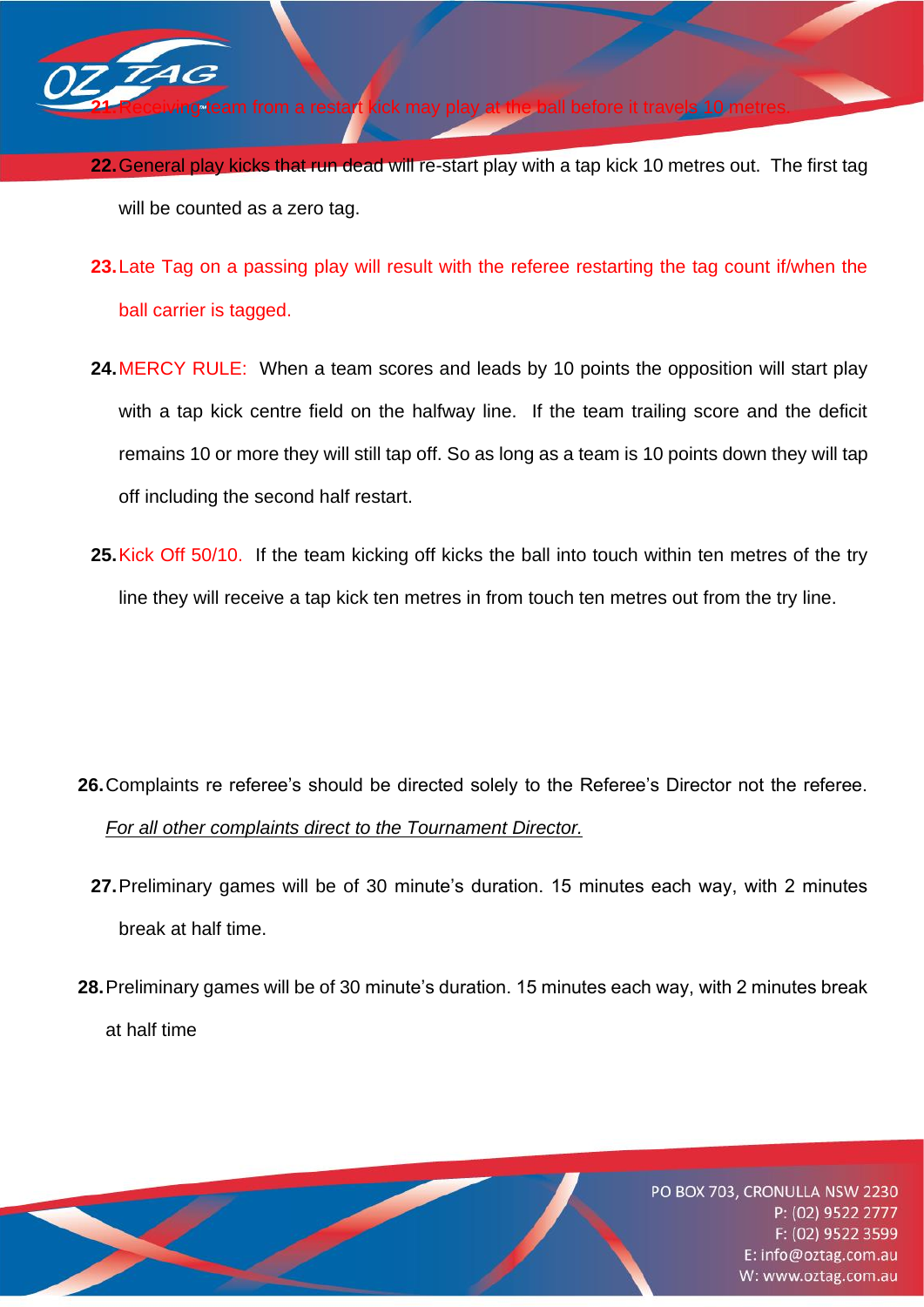**The Tournament Director may also find it necessary to add time to a game if a long injury** occurs and impacts on the game & result especially when the injured player is in the team currently in front.

- **30.**Teams must be at the field ready to play at least 5 minutes prior to the end of the last game. Games will run strictly to the allocated times of the draw. During finals, the Tournament Director may find it necessary to hold up games due to extra time.
	- **31.**Teams should take the field during the 2-minute warning music and be ready for the kick off siren, which will be one long blast. A team will require 5 players to start the game. The referee will whistle the start of the game after hearing the siren.
	- **32. If a Team is on the field and ready at the kick off whistle and the opposition is not ready the team will be penalised one (1) point. Teams not ready to commence play within 5 minutes of the start siren may forfeit the game.**
	- **33.** Unlimited interchange rule applies. **Except in extra time.**

46

# **34. Interchange can only be made when your team is in Attacking Mode.**

- **35.** Coach, manager and players not involved in an interchange must stay behind the 2-metre line.
- **36.** All interchange except at a stoppage of play must be made from the touch line. Stoppages: Try, injured person where referee stops play. Ball into touch or dead in goal
- **37.** Only eight (8) sets of tags will be issued per team per game.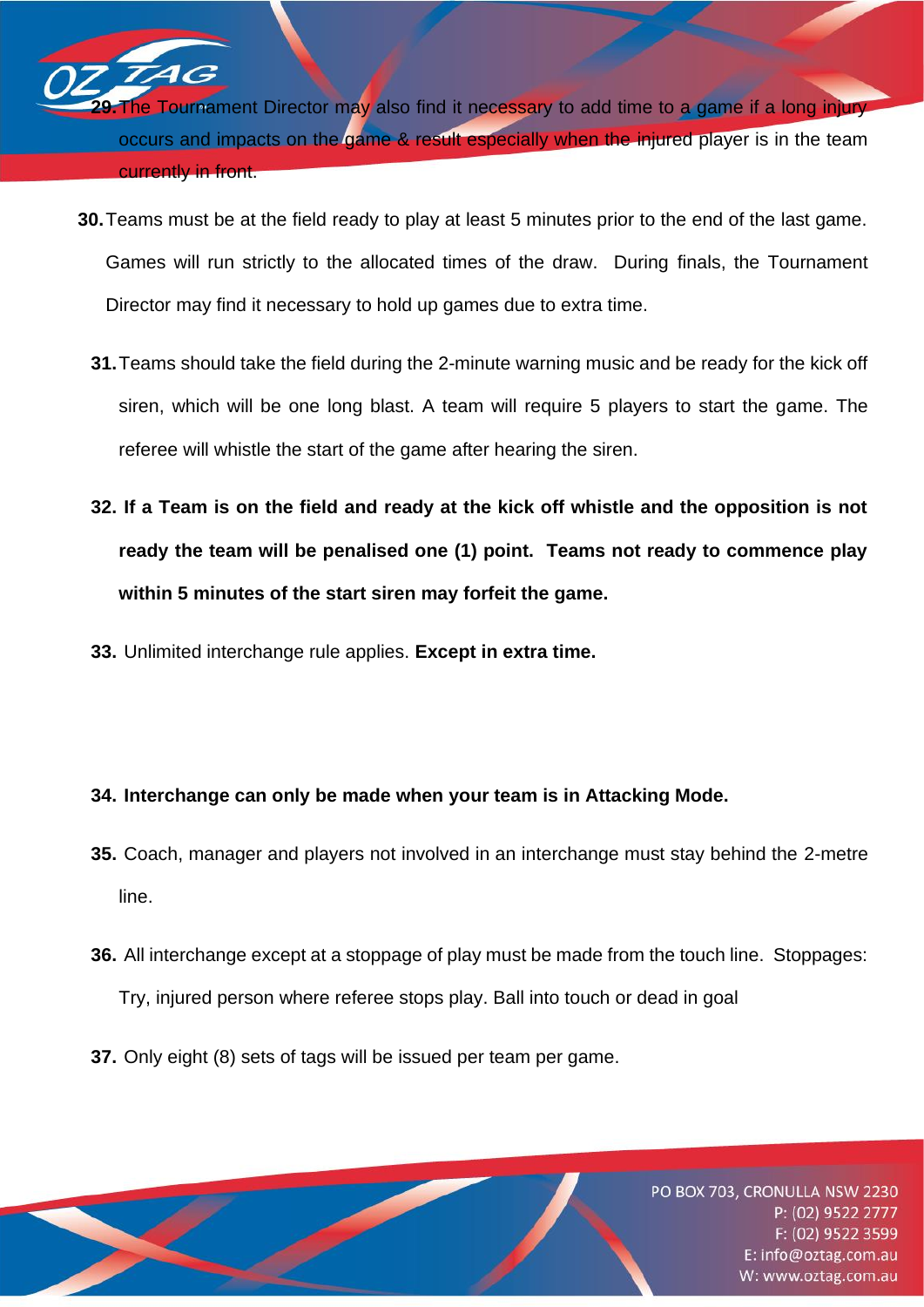$\boldsymbol{\mathcal{A}}$   $\boldsymbol{\mathcal{G}}$ ground official will be present at each field to ensure this policy is adhered to. They will only warn you so much before informing the referee. The referee will give you a final warning.

- **39.** A further breach may result in a penalty being awarded on the 10-metre mark centre field from the offending team's try line.
- **40.**EXTRA TIME will be played with five players during the Semi Finals and Grand Finals. Golden Try will be played. Mixed divisions will have a minimum of 2 females in the five players. Right of reply rule is continuous.
- **41.** NO EXTRA TIME will be played during the Quarter Finals. If there is a draw at full time of the QF the highest qualifying team will advance to the SF.
- **42.** Semi Finals will be capped at 5 minutes. If there is no result the highest qualifying team will advance to the GF. A member of staff will keep the time.

**43.**Grand Finals will be capped at 10 minutes. After 5 minutes play is halted at the next stoppage. There will be a 1 minute break for teams to take a drink & make replacements if they choose to. Teams will then change ends & play will resume from the next play in the same position where play was halted.

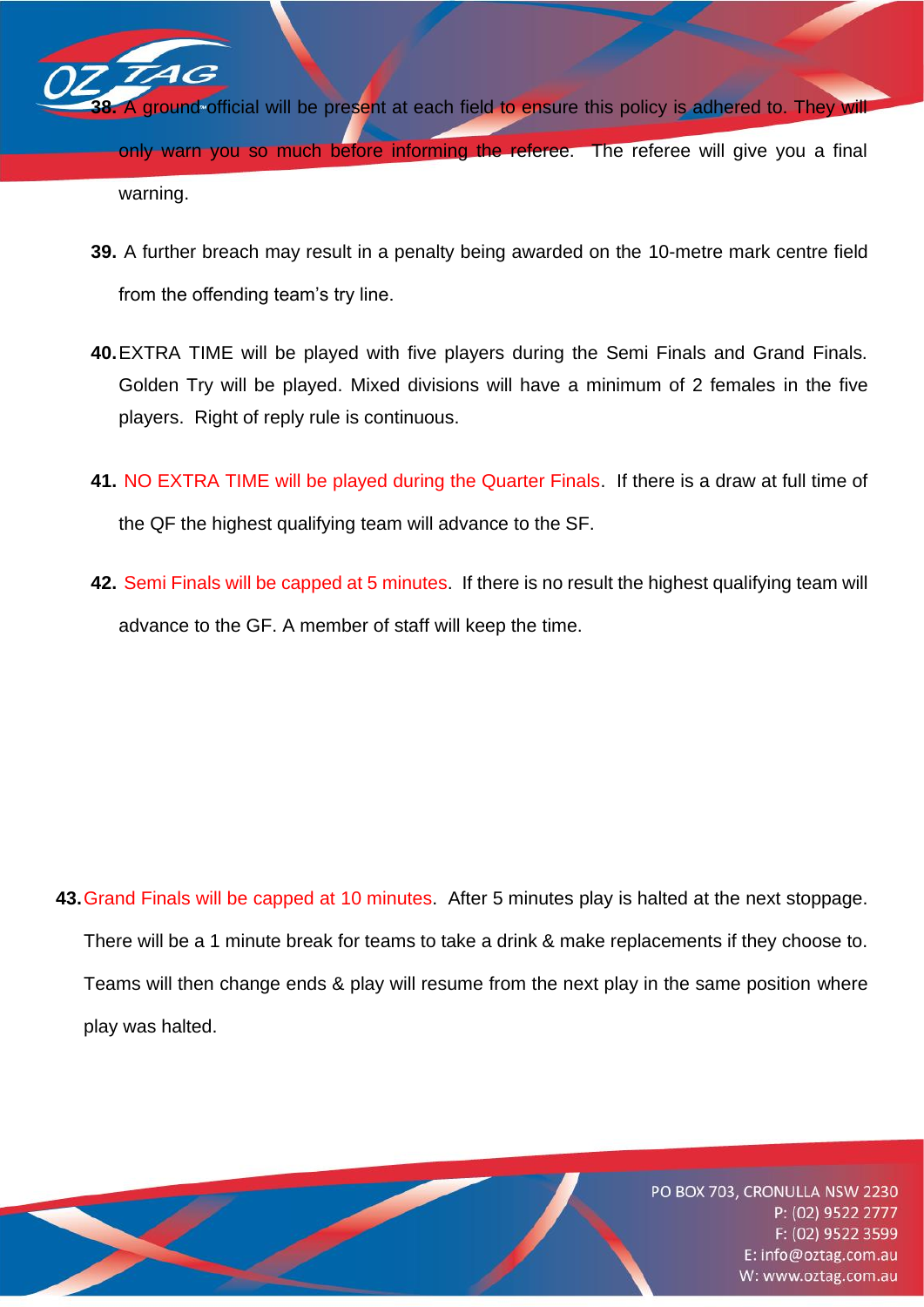**ERCHANGE** in EXTRA TIME. (If a player is injured and requests to be replaced, the opposition must also be given the opportunity to replace one of their players. In mixed, the replacement must be of the same gender as the injured player.)

- **45.** The highest qualifying team into the finals will receive the tap off and choose the direction the team will run. If a try is scored in the first set of six tags the opposition will be given the same opportunity (Right of Reply). If the opposition score, the right of reply is repeated until a winner is declared.
- **46.The tournament official keeping time will remain at the halfway line and will count down each minute loud enough for the team officials to hear them. They will announce 30 seconds left then move into a position so the referee will hear them call time. The official will place themself on the field but in a position to never intrude on the game. From 10 seconds they will count down loudly, finally calling TIME REF.**

# **POINTS SYSTEM**

**47.**WIN = 2 POINTS

**48.**DRAW = 1 POINTS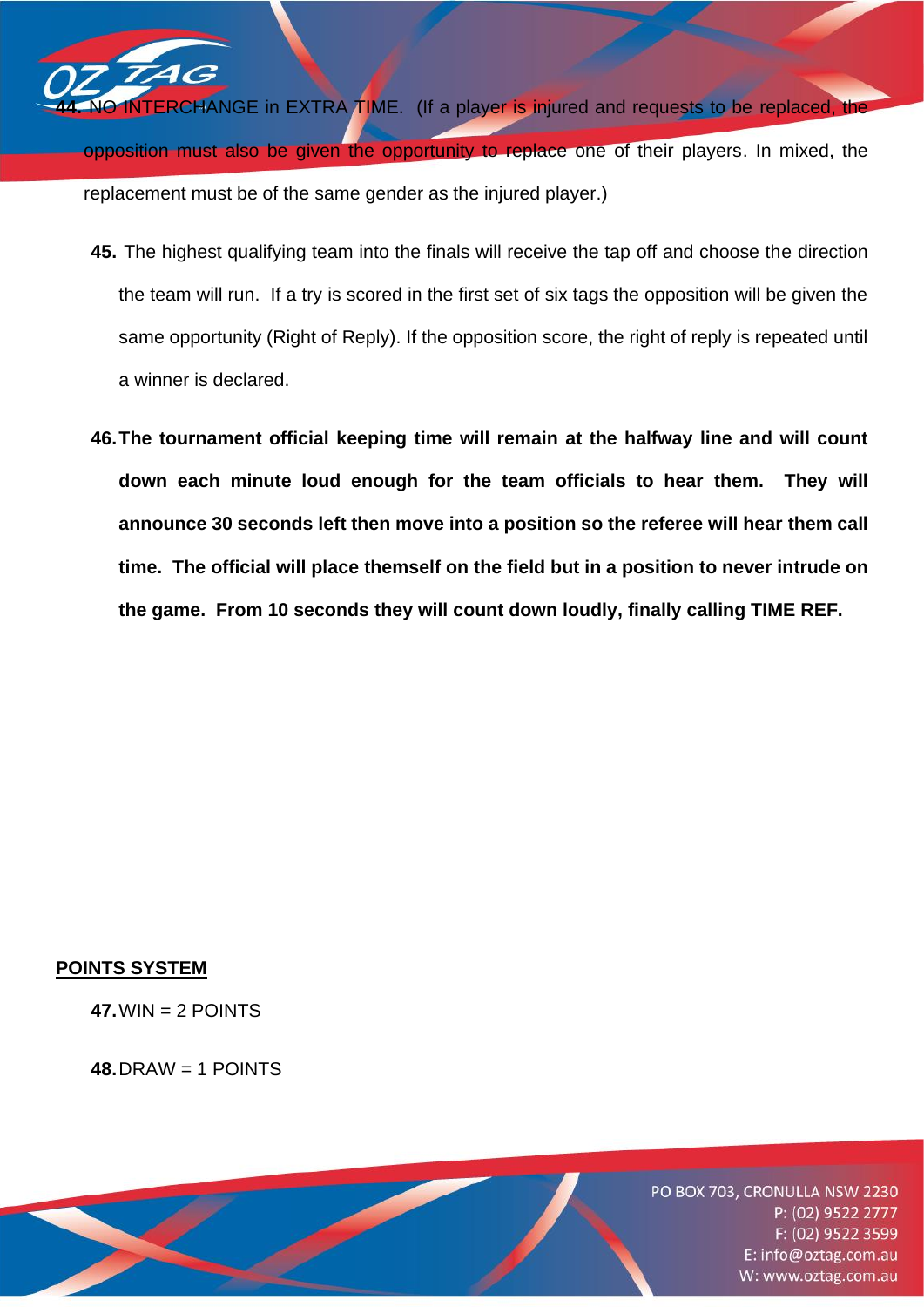

**REFEREES**

- **50.**REFEREES are not to be approached at any time by a coach, manager or parent unless your intention is to shake hands at fulltime and have something positive to say.
- **51.**On field refereeing complaints from teams should be directed solely to the Referees Director not the referee.
- **52.**If clarification is sought re a rule the coach should approach the ground official who can ask the referee or contact the referee's director.
- **53.**Any team official who verbally abuses a referee or yells at the referee with comments which are unacceptable or not in the true spirit of the game will be moved behind the ropes.

## **SUSPENSIONS**

### **Send Offs**

**54.ZERO TOLERANCE, NO STRIKE POLICY. Any Player who throws a punch or strikes**

**will be sent off and may be disqualified from the tournament**.

**55.**Anyone sent off for any other infringement will receive an automatic 1 game suspension.

The suspension will carry over to future tournaments.

**56.**If there are extenuating circumstances eg: Serious nature of the offence, the Judiciary Chairman, Perry Haddock, may deem it necessary to impose a longer penalty.

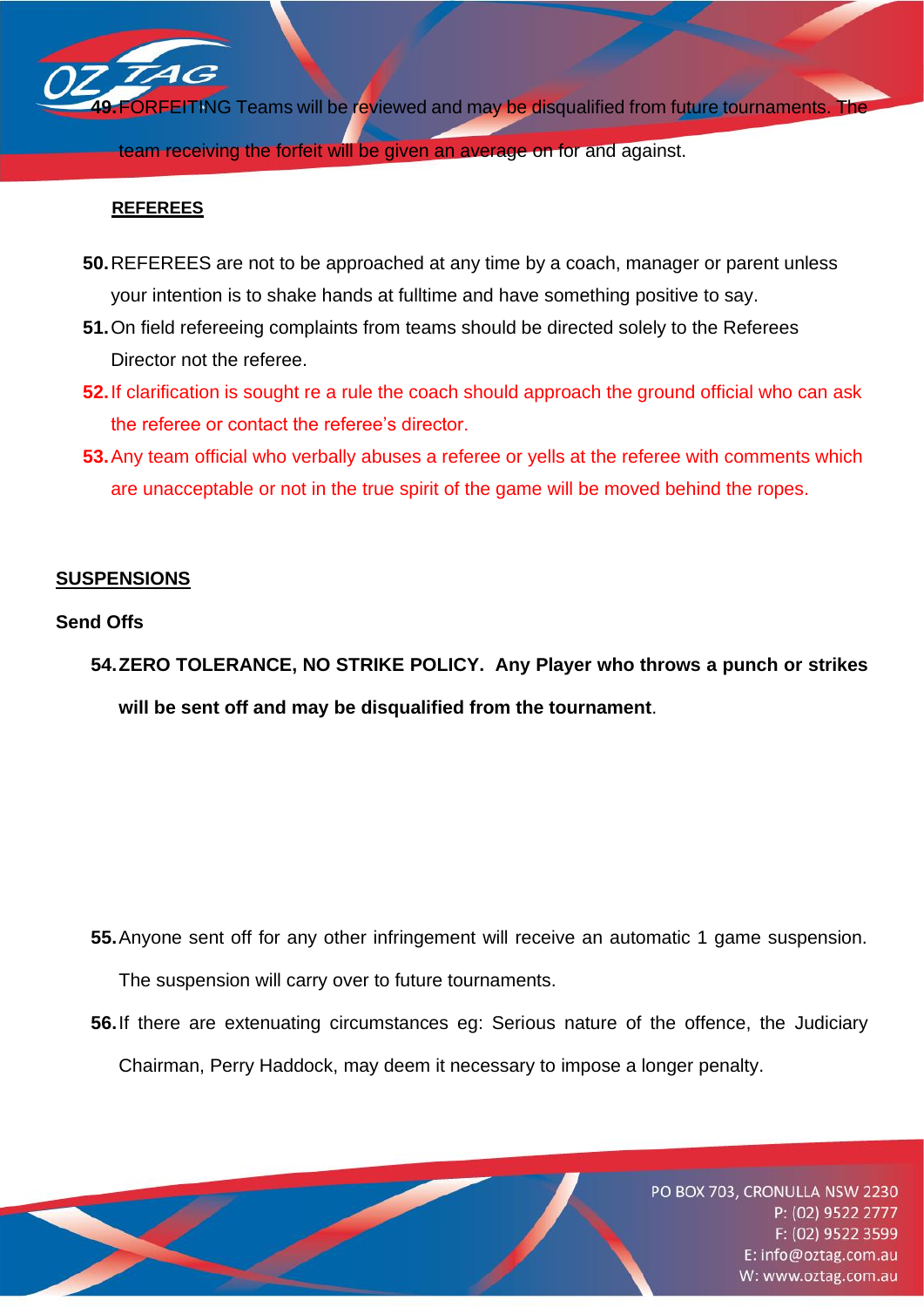**pciations/player/s may appeal the sentence. The Chairman will convene a judicial pane** 

#### to hear the matter.

**58.**Suspensions can affect the player's ability to play in any Oztag Competition.

### **Sin Bins**

- **59.**If a player is sin binned it is for a mandatory period of 5 minutes.
- **60.**If a player is sin binned twice during the course of the game he/she will take no further part in that game but can be replaced by another team member at the completion of the 5 minutes.

# **RULES FOR PROGRESSING TO KNOCK OUT PHASE OF THE COMPETITION**

- **61.**The following rules will apply if two or more teams finish on the same points within a division.
	- **a.** The total difference re for and against points will determine which team has finished in a higher position.
	- **b.** If teams are still tied, the team with the most in the 'For' bracket will finish higher. If still the same go to point c.& d.
	- **c.** If these teams played each other, the winner of that game will go through to the finals.
	- **d.** If these sides did not play each other, the team scoring the most tries in their first game will go through. If still tied most tries in the second game and so on until we get a result.

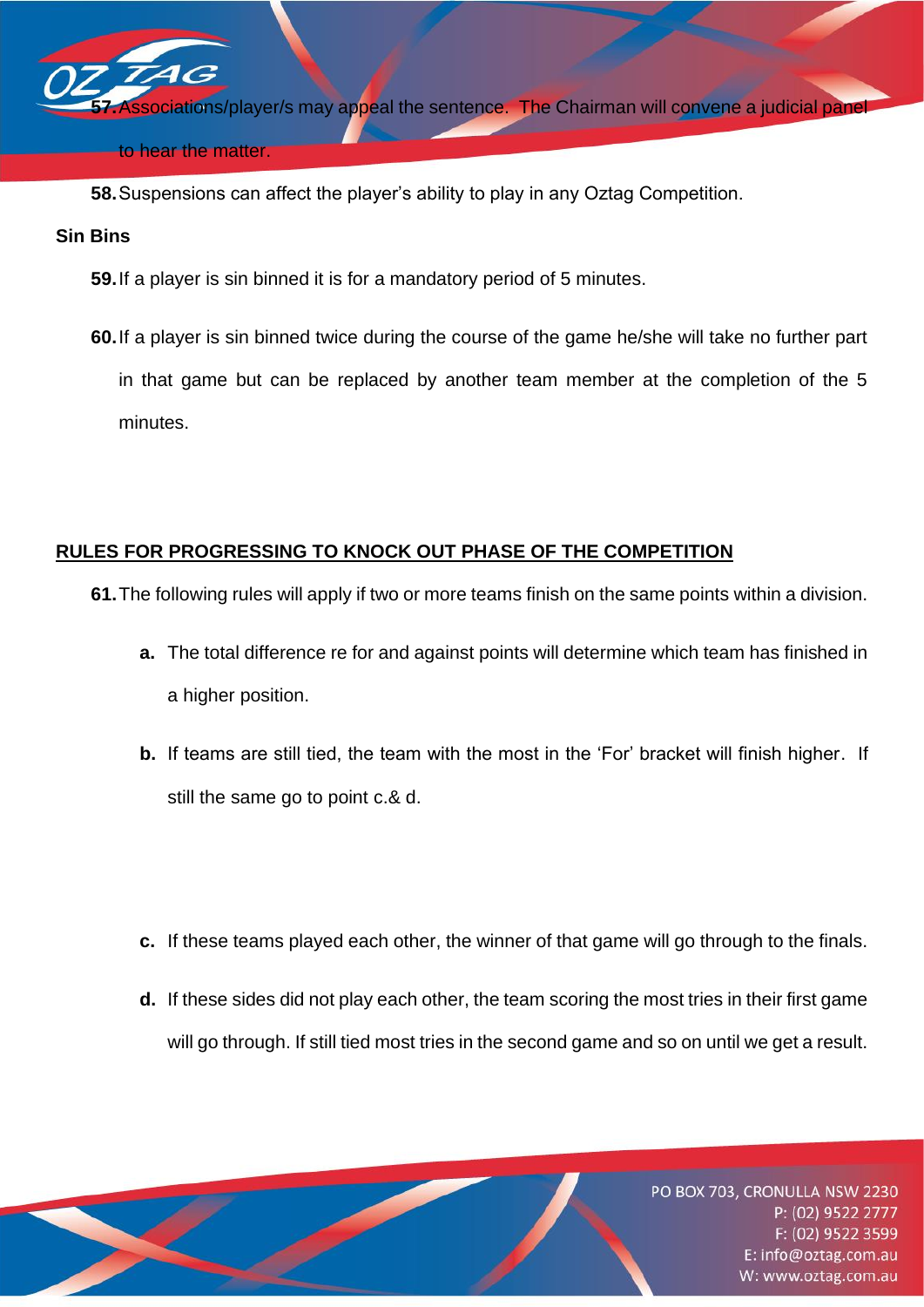

- **62.**Tournament staff can be identified by their tournament blue & yellow shirts. They have been given a job to do so please abide by their instructions and show them the respect you would expect for yourself.
- **63.**Ground Officials will be allocated to playing fields and can be identified by their bright shirt or orange vest. They also have a job to do so please abide by their instructions.

# **ASSOCIATION OFFICIALS**

**64.Each Association may have 3 officials on the sideline with their team. Coach, manager and trainer. Everyone else is to be behind the ropes. If there is a need for a further person to be on the sideline they must get prior permission from the Tournament Director.**

## **ALCOHOL**

**65.**No alcohol is to be brought into the grounds. This is a requirement of Council and an AO rule. If anyone is caught with alcohol brought into the venue they will be asked to leave and may face disqualification from future tournaments and also jeopardise their association's further involvement.

### **SMOKING**

**66.**C-ex Stadium is a smoke free facility and is governed by council regulation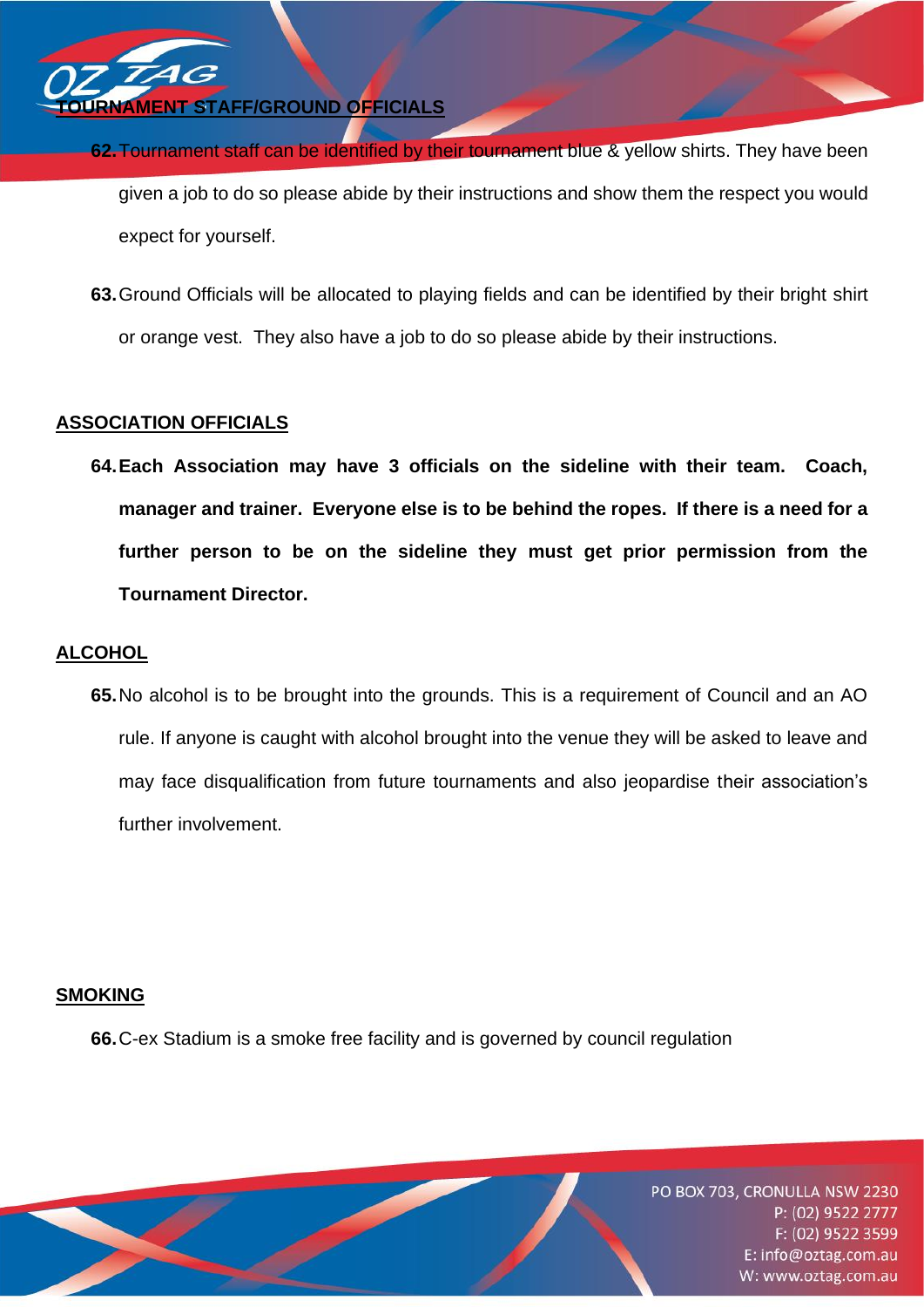

ines are in place for breaches of this policy. Please refrain from smoking around the grounds and under the tents. Move to the car parks or designated smoking areas.

## **SPECTATORS**

**68.**Please remain behind the roped off areas. There is no walking between the fields on the main arena or the passage ways on the outer fields. Please abide by the Ground Officials instructions.

### **RUBBISH**

**69.**Every year plenty of time is spent by ground staff picking up rubbish left behind by players at the completion of play. Please take your empty water bottles and rubbish with you and place in a bin.

### **BEHAVIOUR**

- **70.**Any unacceptable behavior whilst attending a tournament will be met with severe repercussions from Australian Oztag.
- **71.**All players, coaches, managers, delegates and spectators who attend an Oztag Tournament are bound by Australian Oztag's Code of Conduct, which covers your behavior travelling to and from the tournament, at your own accommodation, whilst out and about and off the field at the venue. Also be aware of your social media posts which can also be subject to AO's social media policy.

**ZERO TOLERANCE POLICY (Warning/10 metre penalty)**